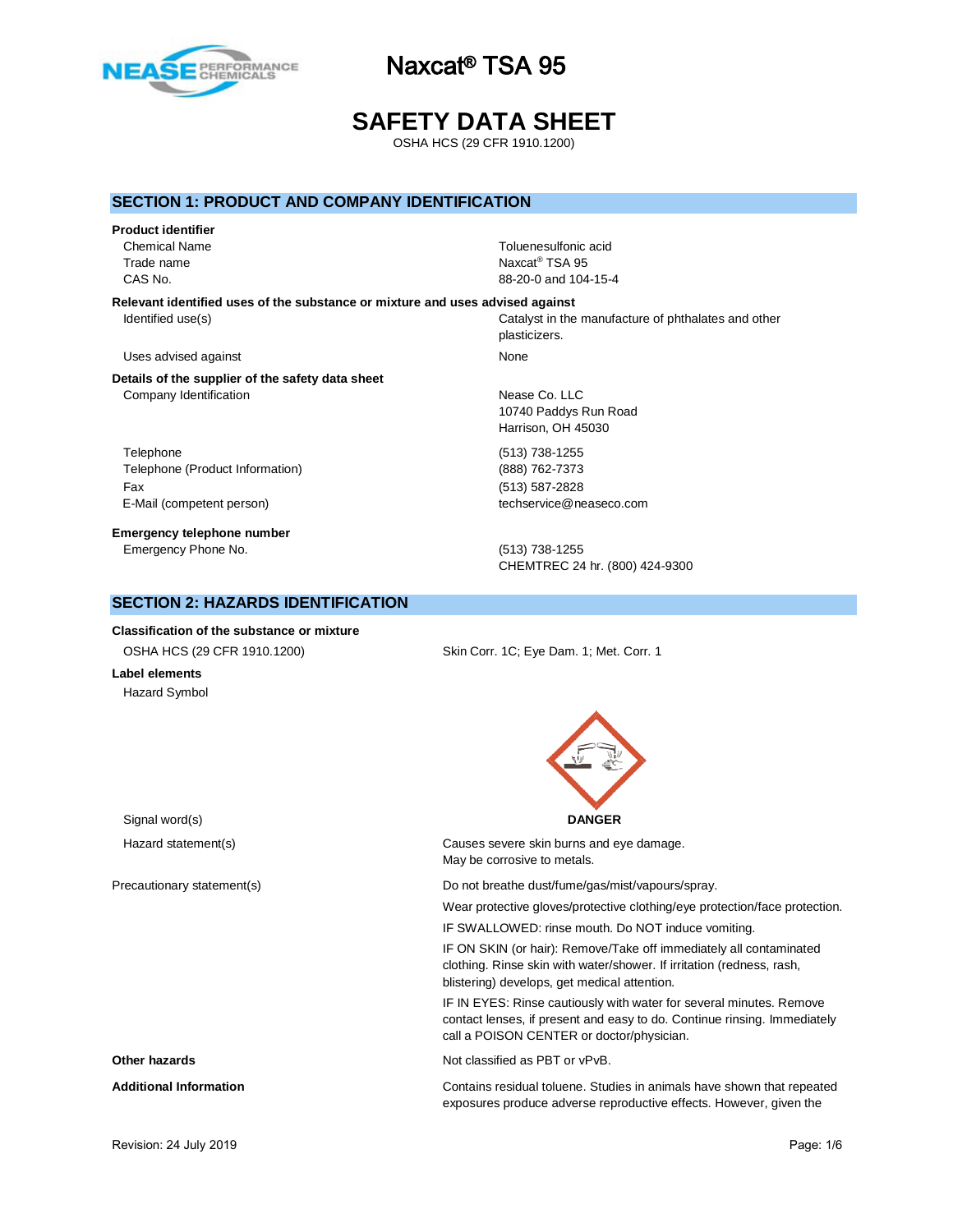

corrosive / irritating nature of this product and the relatively low concentration of toluene present, this product is not considered to pose a reproductive risk to humans.

### **SECTION 3: COMPOSITION/INFORMATION ON INGREDIENTS**

| Hazardous ingredient(s)    | $%$ W/W | CAS No.   | Hazard statement(s)                      |
|----------------------------|---------|-----------|------------------------------------------|
| o,p - Toluenesulfonic acid | >95%    | 88-20-0   | May be corrosive to metals.              |
|                            |         | 104-15-4  | Causes severe skin burns and eye damage. |
| Sulfuric acid              | $2\%$   | 7664-93-9 | Causes severe skin burns and eye damage. |
| Water                      | $2\%$   | 7732-18-5 | Not applicable.                          |

**Additional Information -** Substances in the product which may present a health or environmental hazard, or which have been assigned occupational exposure limits, are detailed below.

- Toluene (CAS No. 108-88-3) <1%

# **SECTION 4: FIRST AID MEASURES**



# **Description of first aid measures**

| Inhalation                                                                    | Remove to fresh air and keep at rest in a position comfortable for breathing.<br>If breathing is laboured, administer oxygen. If symptoms occur obtain<br>medical attention. |  |  |  |  |
|-------------------------------------------------------------------------------|------------------------------------------------------------------------------------------------------------------------------------------------------------------------------|--|--|--|--|
| <b>Skin Contact</b>                                                           | Wash affected skin with plenty of water. Remove contaminated clothing<br>immediately. If irritation (redness, rash, blistering) develops, get medical<br>attention.          |  |  |  |  |
| Eye Contact                                                                   | Rinse cautiously with water for several minutes. Remove contact lenses, if<br>present and easy to do. Continue rinsing. Get medical advice/attention.                        |  |  |  |  |
| Ingestion                                                                     | If ingested, rinse mouth. Do not induce vomiting. Seek medical treatment.                                                                                                    |  |  |  |  |
| Most important symptoms and effects, both<br>acute and delayed                | None                                                                                                                                                                         |  |  |  |  |
| Indication of any immediate medical attention<br>and special treatment needed | None                                                                                                                                                                         |  |  |  |  |

#### **SECTION 5: FIRE-FIGHTING MEASURES**

| <b>Extinguishing media</b>                                       |                                                                                                          |
|------------------------------------------------------------------|----------------------------------------------------------------------------------------------------------|
| -Suitable Extinguishing Media<br>-Unsuitable Extinguishing Media | Extinguish with waterspray, dry chemical, sand or carbon dioxide.<br>None anticipated.                   |
| Special hazards arising from the substance or<br>mixture         | None anticipated.                                                                                        |
| <b>Advice for fire-fighters</b>                                  | Fire fighters should wear complete protective clothing including self-<br>contained breathing apparatus. |

# **SECTION 6: ACCIDENTAL RELEASE MEASURES**

| Personal precautions, protective equipment | Put on protective equipment before entering danger area. |
|--------------------------------------------|----------------------------------------------------------|
| and emergency procedures                   |                                                          |
| <b>Environmental precautions</b>           | Do not allow to enter drains, sewers or watercourses.    |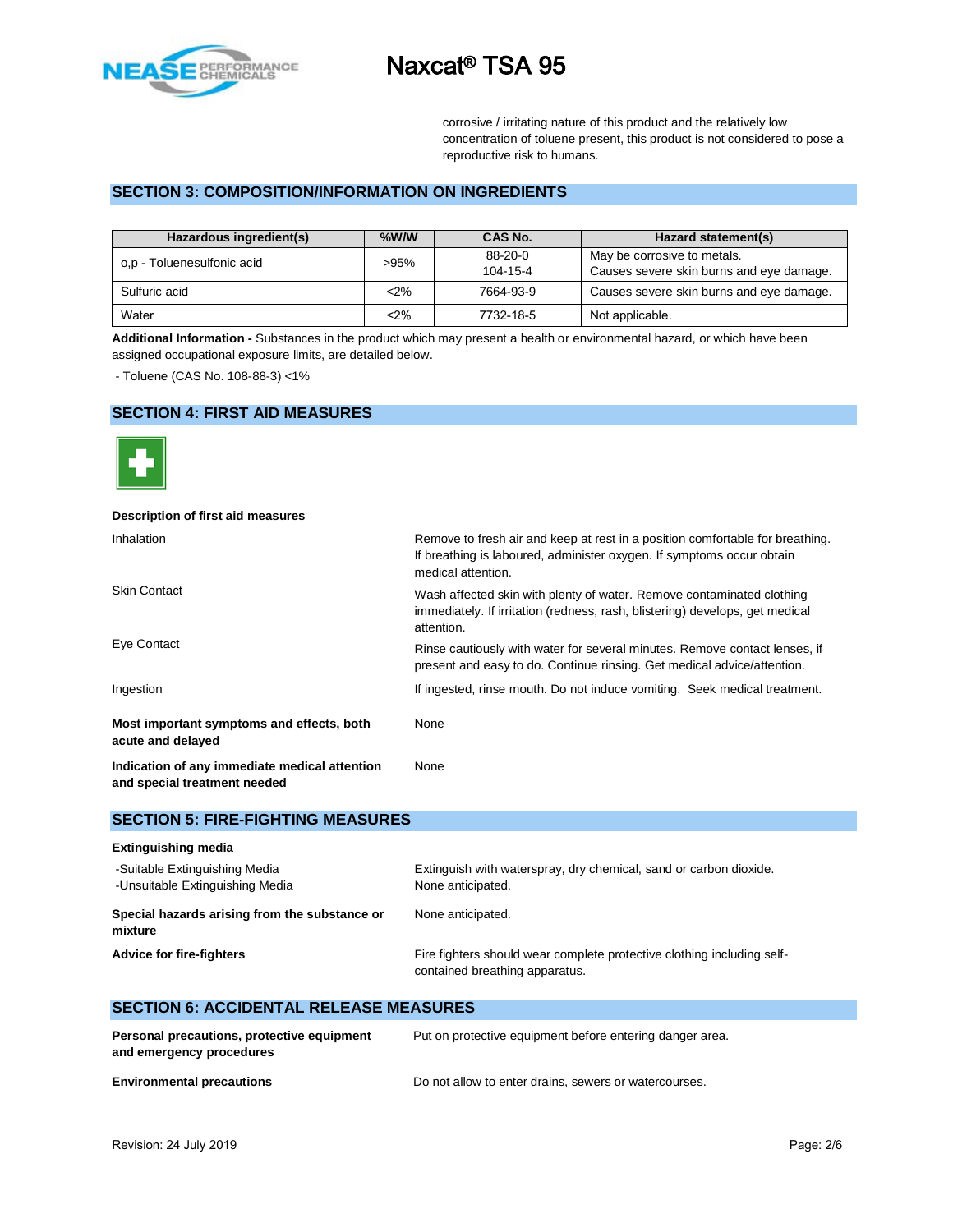

**Methods and material for containment and cleaning up**

**Reference to other sections None Additional Information** None

Contain spillages with sand, earth or any suitable adsorbent material. Transfer to a container for disposal or recovery. Wash the spillage area with water. If possible prevent water running into sewers.

# **SECTION 7: HANDLING AND STORAGE**

| Precautions for safe handling |  |  |
|-------------------------------|--|--|
|                               |  |  |

Do not get in eyes, on skin, or on clothing.

**Conditions for safe storage, including any incompatibilities**

| -Storage Temperature    | Store at room temperature.                                                                                       |
|-------------------------|------------------------------------------------------------------------------------------------------------------|
| -Incompatible materials | Attacks many materials and clothing. Keep away from oxidising agents.<br>Keep container tightly closed and dry.  |
| Specific end use(s)     | Hand Cleaners, Industrial Cleaners, Metal Prep and Working, Textile Dye<br>Manufacturing, Polymers and Coatings. |

### **SECTION 8: EXPOSURE CONTROLS/PERSONAL PROTECTION**

#### **Control parameters**

#### **Occupational exposure limits**

|                   |                | LTEL (8 hr TWA ppm) |                            | STEL (ppm)  |                    |                                |
|-------------------|----------------|---------------------|----------------------------|-------------|--------------------|--------------------------------|
| <b>SUBSTANCE.</b> | <b>CAS No.</b> | PEL (OSHA)          | <b>TLV (ACGIH)</b>         | PEL (OSHA)  | <b>TLV (ACGIH)</b> | Note:                          |
| Sulfuric acid     | 7664-93-9      | ma/m <sup>3</sup>   | $0.2 \text{ ma/m}^{3}$ (T) | ----        | $- - - -$          | <sup>⊓</sup> Thoracic fraction |
| Toluene           | 108-88-3       | 200                 | 20                         | 300 ceiling | -----              | 500 10min. peak                |

#### **Recommended monitoring method NIOSH 5043; NIOSH 7903 Exposure controls**

**Appropriate engineering controls Local exhaust required.** 

### **Personal protection equipment**



Eye/face protection The following to be used as necessary: Goggles giving complete protection to eyes. Full face shield.

Skin protection (Hand protection/ Other) The following to be used as necessary:Gloves (Neoprene or Natural



Respiratory protection **No personal respiratory protective equipment normally required.** 



rubber). Chemical protection suit. Wear safety or chemical resistant shoes or boots. Check with protective equipment manufacturer's data.



Thermal hazards Use gloves with insulation for thermal protection, when needed.

**Environmental Exposure Controls Do not allow to enter drains, sewers or watercourses.**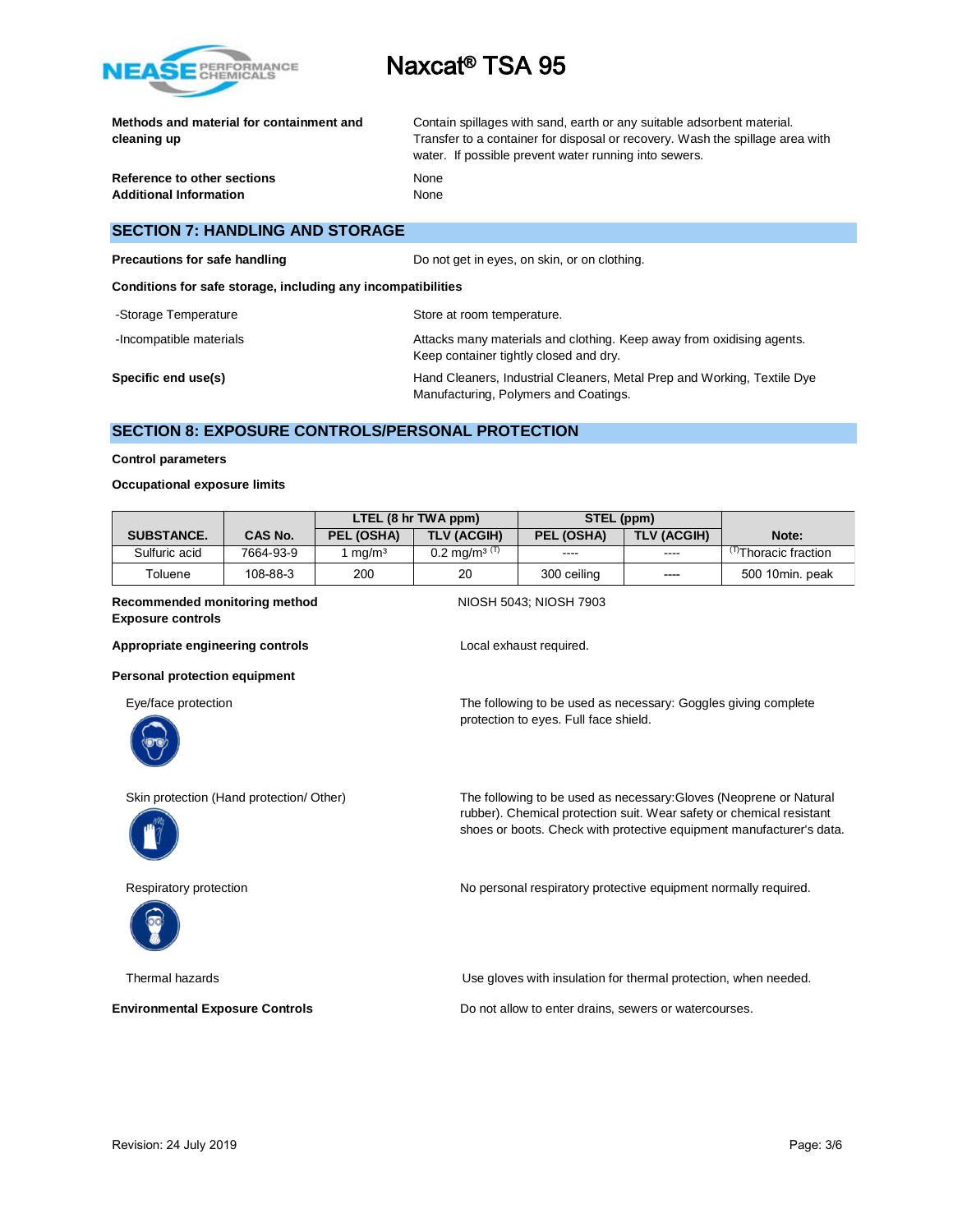

# **SECTION 9: PHYSICAL AND CHEMICAL PROPERTIES**

#### **Information on basic physical and chemical properties**

Appearance Semi-Solid. Colour Amber / Brown Odour **Slight hydrocarbons Odour** Slight hydrocarbons Odour Odour Threshold (ppm) Not available. pH (Value)  $\leq$  1 Melting Point (°C) / Freezing Point (°C) 106-107 Boiling point/boiling range (°C): 140°C @ 20 mmHg Flash Point (°C)  $>184$  (>363 °F) [Open cup] Evaporation rate <1 (butyl acetate =1) Flammability (solid, gas) Not available. Explosive limit ranges **Not available**. Vapour Pressure (Pascal) and the contract of the United States of Low Vapour Density (Air=1) >1 Density (g/ml)  $\approx$  1.3 Solubility (Water) Solubile, -67g/100 ml Solubility (Other) Not available. Partition Coefficient (n-Octanol/water) Not available. Auto Ignition Temperature (°C) and the control of the Not available. Decomposition Temperature (°C) Not available. Kinematic Viscosity (cSt) @ 40°C Not available. Explosive properties Not explosive. Oxidising properties Not oxidising.

**Other information** Not available.

### **SECTION 10: STABILITY AND REACTIVITY**

| Reactivity                         | Stable under normal conditions.                                                                                                                                                                             |
|------------------------------------|-------------------------------------------------------------------------------------------------------------------------------------------------------------------------------------------------------------|
| <b>Chemical stability</b>          | Stable.                                                                                                                                                                                                     |
| Possibility of hazardous reactions | None anticipated.                                                                                                                                                                                           |
| <b>Conditions to avoid</b>         | Incompatible materials.                                                                                                                                                                                     |
| Incompatible materials             | Reacts with strong alkalis. Avoid contact with bleach or other<br>hypochlorites. Generates heat of solution when dissolved in<br>water and alcohols. May cause exothermic polymerisation of<br>furan resin. |
| Hazardous Decomposition Product(s) | Carbon monoxide, Carbon dioxide, Sulphur oxides, Acrid                                                                                                                                                      |

smoke

# **SECTION 11: TOXICOLOGICAL INFORMATION**

**Exposure routes:** Inhalation**,** Skin Contact**,** Eye Contact

#### **Substances in preparations / mixtures**

Toluene-4-sulfonic acid (CAS No. 104-15-4)

**Acute toxicity** (By analogy with similar materials) Oral: LD50 > 1104 mg/kg-bw (rat)

Dermal: LD50 >2 g/kg-bw (rabbit) Inhalation: LC50 > 100 mg= saturated (Vapor), 8 hour (rat)

**Irritation/Corrosivity** Corrosive (Skin and Eyes) **Sensitization It is not a skin sensitizer.** 

**Repeated dose toxicity**) NOAEL: > 500 mg/kg bw/day (28 days/week, oral, rat) **Carcinogenicity Carcinogenicity NOAEL** (rat):  $\geq$  240 mg/kg (Fischer 344

| <b>NTP</b> | ADC | $- - - -$ | <b>OCU 4</b> | .   |
|------------|-----|-----------|--------------|-----|
| No.        | No. | No.       | No.          | No. |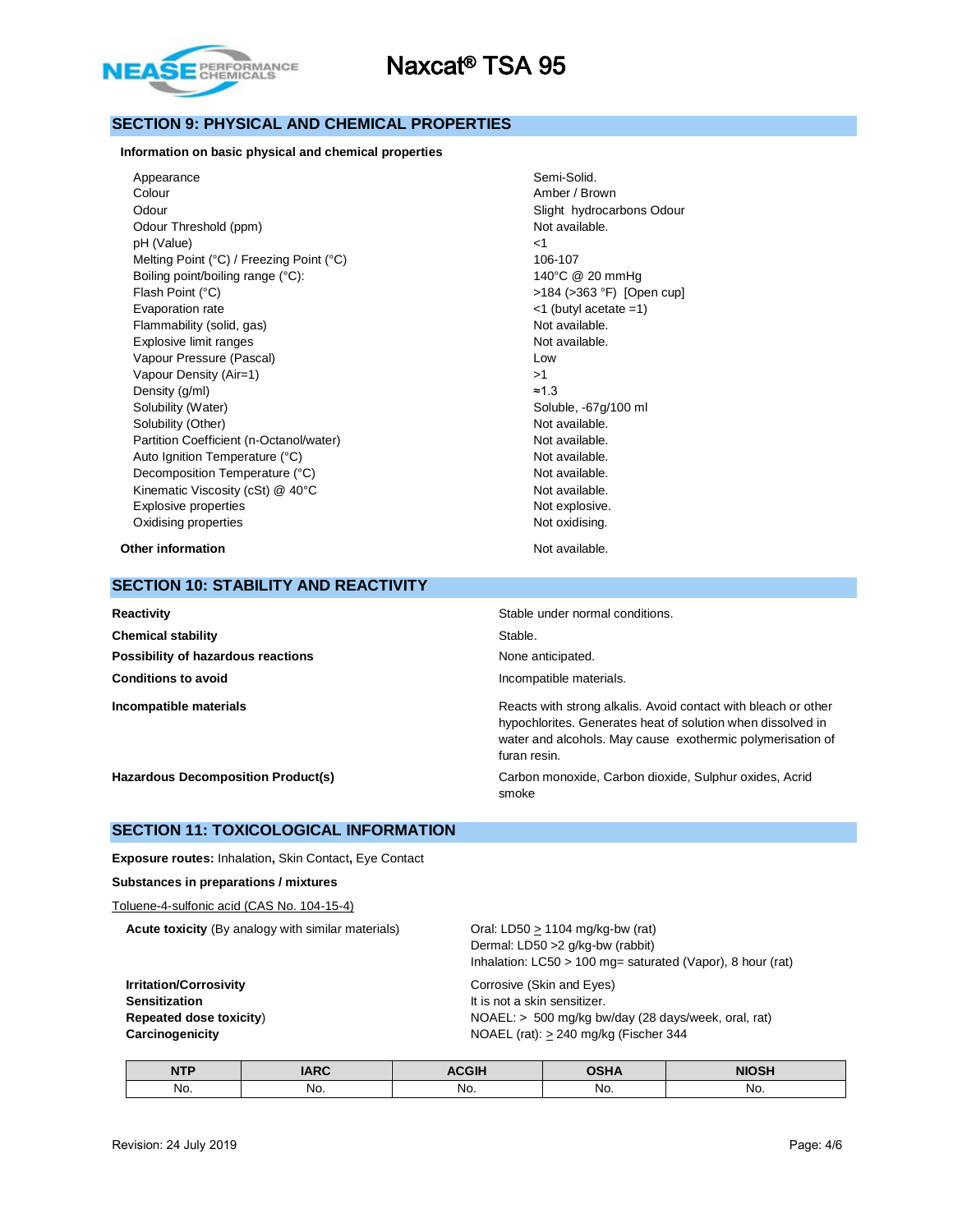

Sulfuric acid (CAS No. 7664-93-9)

**Repeated dose toxicity** No data.

**Mutagenicity** There is no evidence of mutagenic potential.

**Toxicity for reproduction** No effects to the reproductive system. Residual toluene in this formulation is not expected to present a reproductive risk given the corrosive / irritating nature of this product.

**Acute toxicity Cause 2140 mg/kg-bw (rat)** Oral: LD50 = 2140 mg/kg-bw (rat) Dermal: No data Inhalation:  $LC50 = 0.37 - 0.42$  mg/l (rat)

**Irritation/Corrosivity**<br> **IFritation**<br>
Sensitization<br>
Skin sensitisation has been Skin sensitisation has been reported in humans.

**Carcinogenicity Carcinogenicity Carcinogenicity NOAEL** (rat):  $\geq$  240 mg/kg (Fischer 344)

| <b>NTP</b> | <b>IARC</b> | <b>ACGIH</b> | <b>OSHA</b> | <b>NIOSH</b> |
|------------|-------------|--------------|-------------|--------------|
| Listed     | Group       | 2A<br>Group  | No.         | No.          |

**Mutagenicity** There is no evidence of mutagenic potential.

**Toxicity for reproduction NOAEL:** 20 mg/m<sup>3</sup> (rabbit) (New Zealand White) NOEL: 20 mg/m³ (rabbit) (New Zealand White)

# **SECTION 12: ECOLOGICAL INFORMATION**

| Toluene-4-sulfonic acid (CAS No. 104-15-4) |                                                                                                   |
|--------------------------------------------|---------------------------------------------------------------------------------------------------|
| Short term                                 | LC50 (96 hour): >500 mg/L (Leuciscus idus melanotus)                                              |
|                                            | EC50 (48 hour): >103 mg/l (Daphnia magna, mobility) - (By analogy with<br>similar materials)      |
|                                            | EC50 (72 hour): 70 mg/l (Pseudokirchnerella subcapitata) - (By analogy with<br>similar materials) |
| Long Term                                  | Scientifically unjustified                                                                        |
| Persistence and degradability              | Readily biodegradable.                                                                            |
| Bioaccumulative potential                  | The product has low potential for bioaccumulation.                                                |
| Mobility in soil                           | The substance has high mobility in soil.                                                          |
| Results of PBT and vPvB assessment         | Not classified as PBT or vPvB.                                                                    |
| Sulfuric acid (CAS No. 7664-93-9)          |                                                                                                   |
| Short term                                 | LC50 (96 hour): 42.0 mg/l (96 hour) (Gambusia affinis)                                            |
|                                            | EC50 (24 hour): 29.0 mg/l (Daphnia magna)                                                         |
|                                            | EC50 (48 hour): 29 mg/l (Pandalus montagui))                                                      |
| Long Term                                  | Scientifically unjustified                                                                        |
| Persistence and degradability              | Not readily biodegradable.                                                                        |
| Bioaccumulative potential                  | The substance has no potential for bioaccumulation.                                               |
| Mobility in soil                           | The substance has high mobility in soil.                                                          |
| Results of PBT and vPvB assessment         | Not classified as PBT or vPvB.                                                                    |
| Other adverse effects                      | None known.                                                                                       |
|                                            |                                                                                                   |
|                                            |                                                                                                   |

# **SECTION 13: DISPOSAL CONSIDERATIONS**

| Waste treatment methods       | Disposal should be in accordance with local, state or national legislation.<br>Consult an accredited waste disposal contractor or the local authority for<br>advice. |
|-------------------------------|----------------------------------------------------------------------------------------------------------------------------------------------------------------------|
| <b>Additional Information</b> | None known.                                                                                                                                                          |